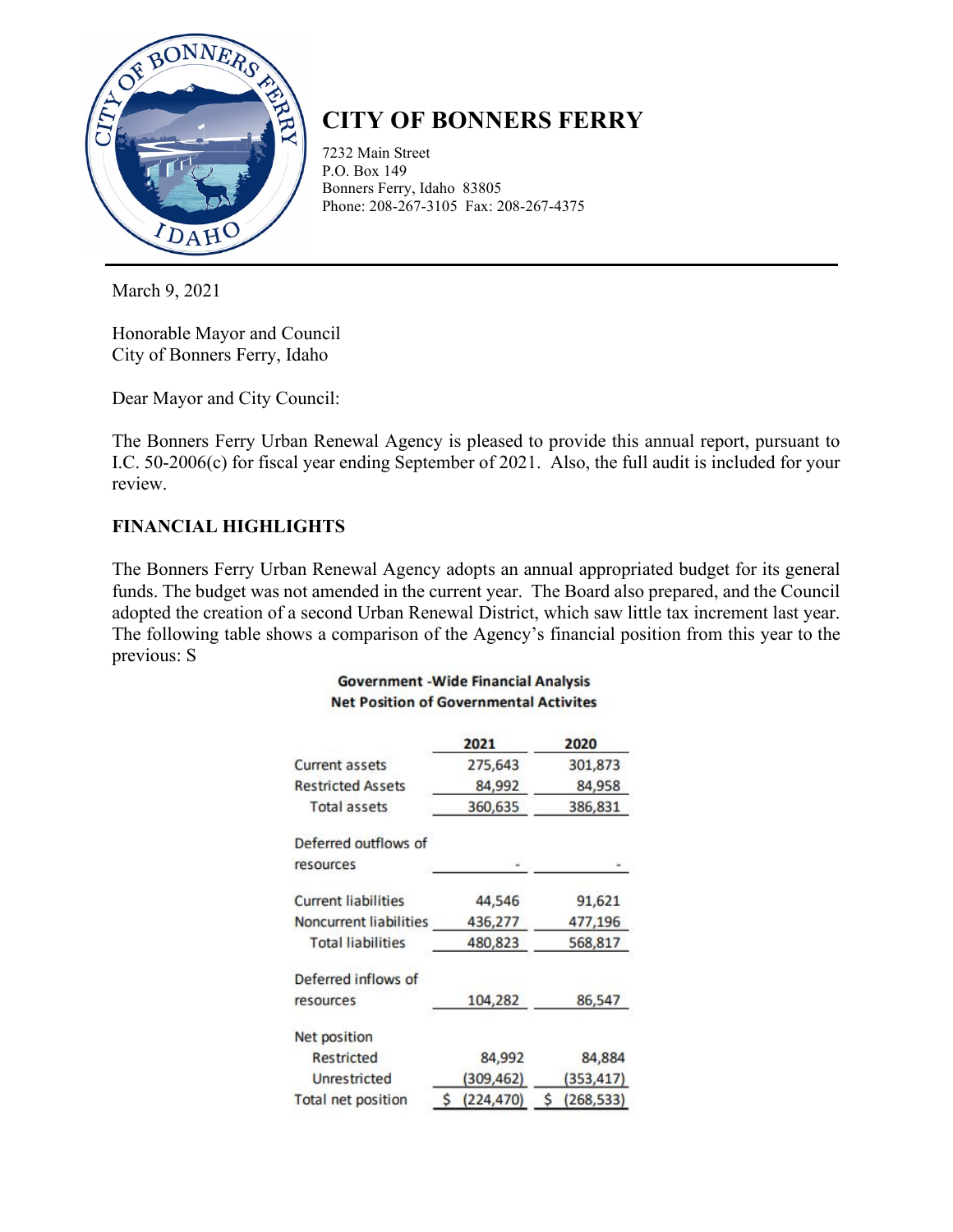Net position may serve over time as a useful indicator of a government's financial position. In the case of Bonners Ferry Urban Renewal Agency, total net position was (\$224,470), an improvement over the (\$268,533) the prior year.

The negative net position is a result of debt financing for assets that do not ultimately become property of the Agency; rather they become property of the city of Bonners Ferry and are reflected on the city's asset list.

The main source of income to the Agency is property tax income received from the Boundary County Assessor, based on the increase in taxes on all property in the URD since January 1, 2011 for district 1 and January 2020 for the South Hill West District.

The Agency's total revenues for the fiscal year ended September 30, 2021, were \$99,121. The total costs of all programs were \$55,058 resulting in an increase in net position of \$44,063. The following table presents a summary of the changes in net position for the fiscal years ended September 30, 2020 and 2021.

#### **Government- Wide Financial Analysis Changes in Net Position**

|                                                     |        | 2020-2021  |               | 2019-2020  |  |
|-----------------------------------------------------|--------|------------|---------------|------------|--|
| <b>Revenues</b>                                     |        |            |               |            |  |
| Program Revenues:                                   |        |            |               |            |  |
| Operating grants and                                |        |            |               |            |  |
| contributions                                       |        | 10,948     |               |            |  |
| <b>General Revenues:</b>                            |        |            |               |            |  |
| <b>Property taxes</b>                               | 88,139 |            | 121,419       |            |  |
| Interest earnings                                   |        | 34         | 43<br>121,462 |            |  |
| <b>Total Revenues</b>                               | 99,121 |            |               |            |  |
| <b>Expenses</b>                                     |        |            |               |            |  |
| General government                                  |        | 38,294     |               | 33,576     |  |
| Interest on long-term debt<br><b>Total Expenses</b> |        | 16,764     |               | 18,088     |  |
|                                                     |        | 55,058     | 51,664        |            |  |
| Change in net position                              |        | 44,063     |               | 69,798     |  |
| <b>Net position - beginning</b>                     |        | (268, 533) |               | (290, 029) |  |
| <b>Prior period adjustment</b>                      |        |            |               | (48, 302)  |  |
| <b>Net position - ending</b>                        | \$     | (224, 470) | \$            | (268, 533) |  |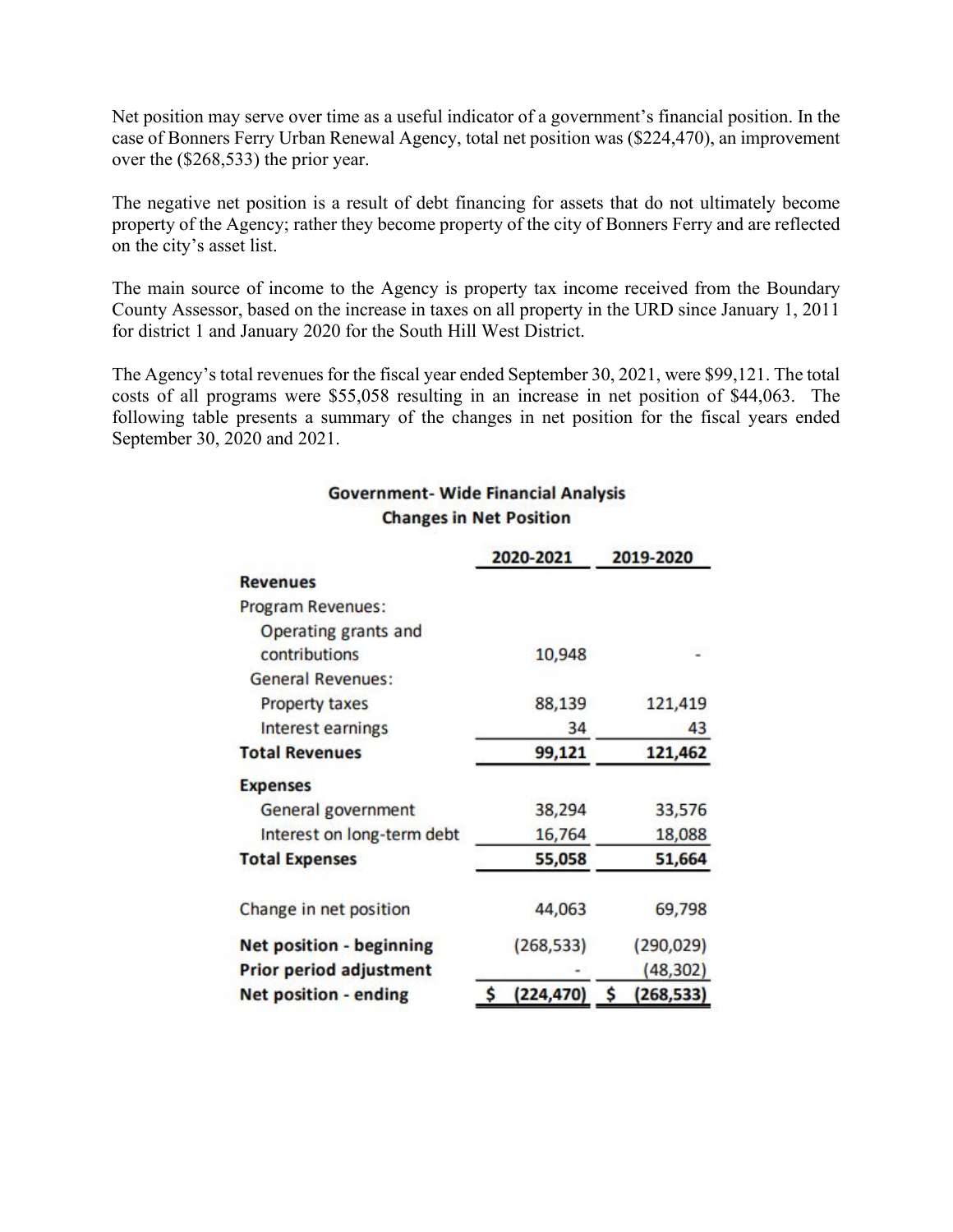The Agency completed the year with a total governmental unassigned fund balance of \$95,418, which is up \$6399 from the prior year unassigned fund balance of 89,019.

Total governmental fund revenues decreased from the prior year by \$17,283, which was due to a decrease in property tax revenue.

Total governmental expenditures decreased from the prior year by \$4,718, due to a decrease in professional fees.

### **BUDGETARY HIGHLIGHTS**

- The Agency had budgeted \$126,644 for public facilities and infrastructure improvements, but spent none for the year ending September 30, 2021, resulting in a variance between budget and actual expenditures of \$126,644 for this line item.
- The Agency also budgeted \$20,000 for developer reimbursements, but spent none for the year ending September 30, 2021, resulting in a variance between budget and actual expenditures of \$20,000 for this line item.

All other variances from budget to actual were immaterial.

#### **SUMMARY OF ORGANIZATION AND OPERATIONS**

Significant operational data follows:

- The District is an agency of the city of Bonners Ferry, operating under the laws of the State of Idaho. Three to nine board members are appointed by the Mayor and confirmed by the City Council. The District operates using a General Fund, a Bond Reserve Fund and a Debt Service Fund. There is also a Revenue Fund, which operates as a pass-through for the receipt of all revenues and their distribution to the other funds.
- The District's administration is contacted by the City of Bonners Ferry, Lisa Ailport, the District Administrator.